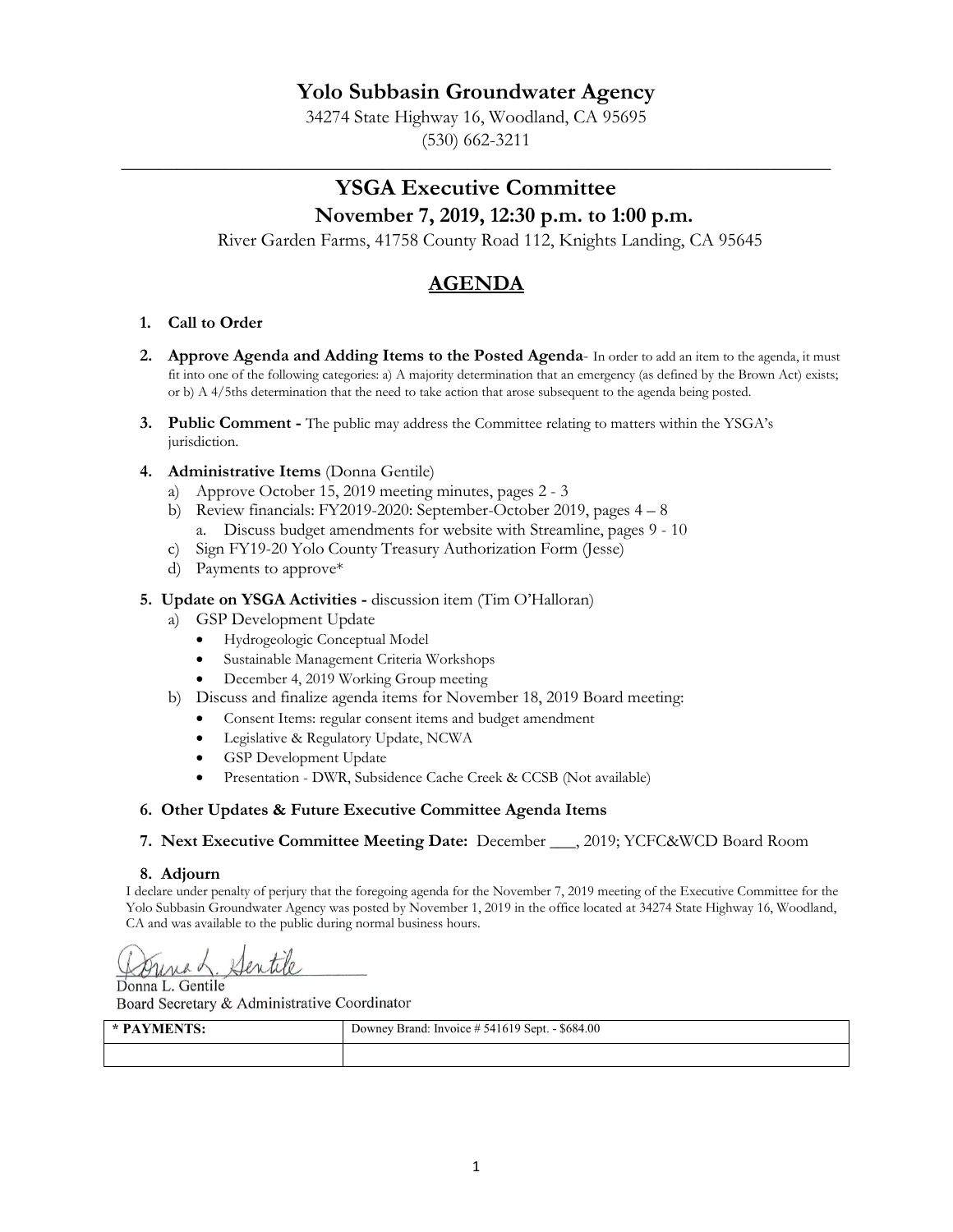### **MINUTES of Executive Committee (EC) Meeting Yolo Subbasin Groundwater Agency (YSGA) October 15, 2019, 12:30 – 1:00 pm**

**Present:** Roger Cornwell, Kurt Balasek, Tim O'Halloran, Lynnel Pollock, Donna Gentile, Elisa Sabatini **Absent:** Jesse Loren, Kristin Sicke

- **1. CALL TO ORDER** at 12:25 pm by Chair Roger Cornwell.
- **2. APPROVE AGENDA and ADDING ITEMS TO THE POSTED AGENDA** Kurt motioned to approve the agenda. Lynnel seconded the motion that passed unanimously.
- **3. PUBLIC FORUM** No comments.

## **4. ADMINISTRATIVE ITEMS** (Donna Gentile)

- a) *Approved September 5, 2019 meeting minutes*. Motioned by Lynnel and seconded by Kurt. The motion passed unanimously.
- b) *Reviewed financials FY2019-2020: September 2019:* The EC reviewed the September financials. Most dues payments have been received since September. The County treasury is slow to close each monthly period. They just closed July on October 3<sup>rd</sup> and bank statements cannot be accurately reconciled until the period is officially closed.
- c) *Reviewed Yolo County Corrective Action Report*: Yolo County Financial Department has requested a corrective action plan from recommendations received by the Special Districts from their audited financials. Since the YSGA did our first audit so late, we actually have two plans to submit for FY ending 6/30/18 and 6/30/19. Donna asked who should be responsible for the development of written policies. Since the County is officially the "treasurer" of the YSGA, the EC directed her to list them as being responsible for draft policies (investment, capital assets, board and employee expense and fraud reporting). The EC would review draft policies and the Board would need to adopt the policies. The corrective action plan needs to be signed by a YSGA Director or the Executive Officer before submitting. Donna will complete the form.
- d) *Streamline online demo of YSGA website:* Donna took a webinar with Streamline offered by Yolo County LAFCO in February 2019 explaining their standardization of website design for government agencies. She contacted Streamline to request a free demo for the YSGA website. She gave a short tour of the basic website layout. Streamline's non-member monthly fee of \$100 (based on the size of our budget) includes:
	- Unlimited support related to using Streamline and training
	- Provides easy tools for local government agencies stay compliant online with State legislation
	- Unlimited upload and storage space
	- Unlimited ability to add, edit and remove content on your site
	- Continuous updates as they are released, including new features and designs
	- Meeting dashboard to help you manage your agendas and minutes and stay in compliance
	- Section 508 compliant and mobile-friendly platform
	- Transparency Dashboard with real-time status on your compliance progress
	- Ability to cancel at any time (even after receiving an invoice, if we decide it isn't a fit)

The current YSGA website template is not easy to change or manipulate, has duplication of menu bars on top and side, has several functions that are not working, lacks transparency that complies with current regulations. Yolo LAFCO conducted a survey of special district websites and we received a score of 32% of required items that should be on the website. Gary Sandy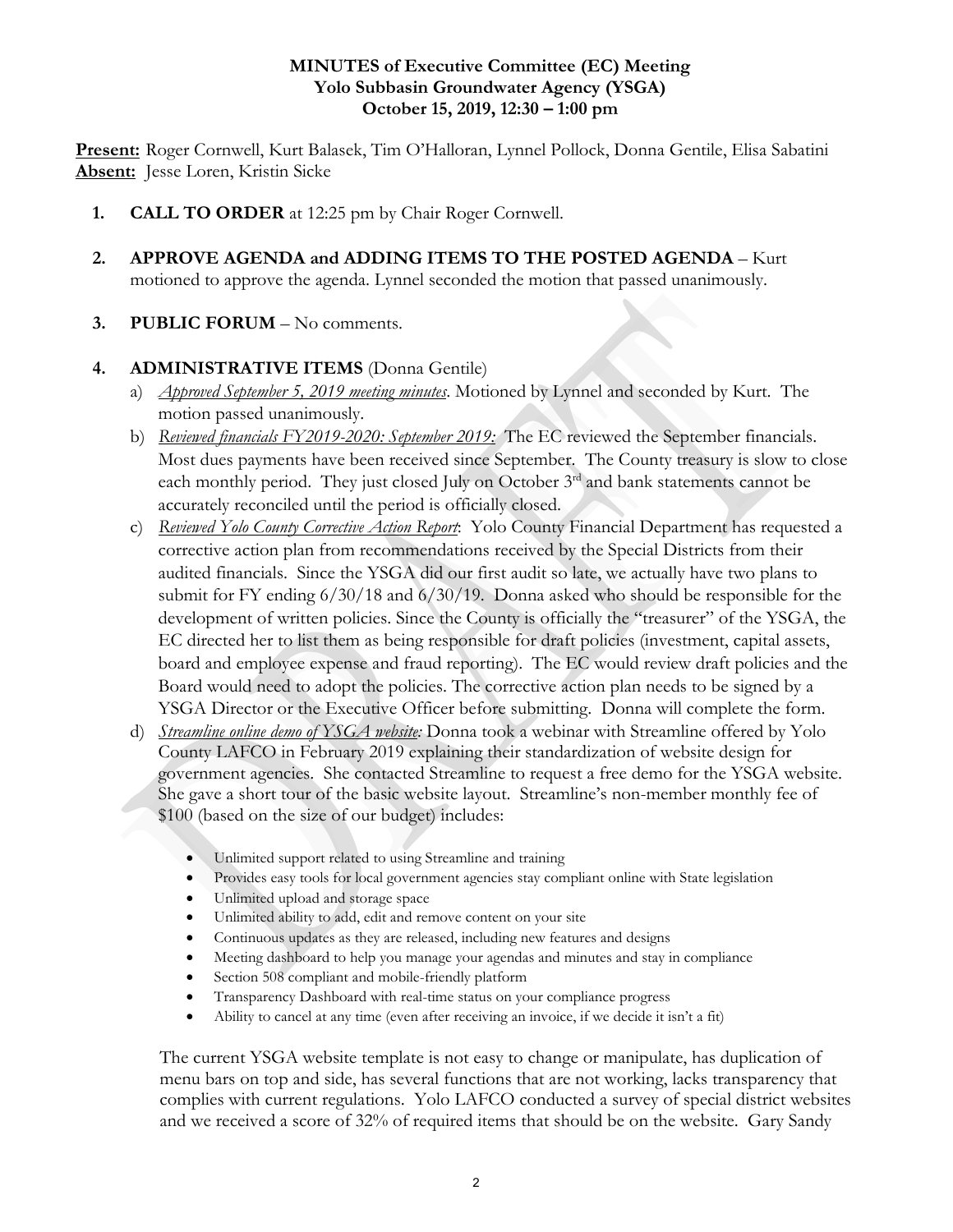## **MINUTES of Executive Committee (EC) Meeting Yolo Subbasin Groundwater Agency (YSGA) October 15, 2019, 12:30 – 1:00 pm**

had inquired about our progress on current and future State compliance requirements. Donna explained the requirements and benefits of member and non-member pricing. Donna has a phone consult with one additional web designer provided by Roger. She will report back to the EC which would be the best option for the YSGA and request final approval before moving forward. Lynnel mentioned there is a grant available from Streamline offering no fees for oneyear and it's a simple process to apply. Donna will inquire about this with the Streamline representative.

- *e) Sign FY19-20 Yolo County Treasury Authorization Form:* Donna informed that whoever would be authorized to do transfers out of the YSGA Yolo County Treasury account needs to be on this form. The Chair, Vice-chair and Executive Officer are the authorized representatives. Staff authorized to make deposits and other regular accounting transactions are Donna and Kristin.
- f) *Payments to approve:* All payments were approved. Motioned by Kurt and seconded by Lynnel. The motion passed unanimously.

Tim motioned to approve Administrative Items  $a - f$ . Lynnel seconded the motion that passed unanimously

## **5. UPDATE ON YSGA ACTIVITIES** (Tim O'Halloran)

- a) *Groundwater Sustainability Plan (GSP) Development Update:* Tim gave an update the following:
	- Hydrogeologic Conceptual Model Model should be available sometime next month
	- Sustainable Management Criteria Workshops Max Stevenson is working with SEI on the monitoring program component. GEI will lead the workshops on the Criteria.
	- November 6, 2019 Working Group meeting will likely be cancelled. Groundwater Data Managers' Workshop is not ready for scheduling according to Max. Donna is coordinating with Max to assist with invitations and the workshop flier when needed.
- b) *Discuss agenda items for November 18, 2019 Board meeting:* The meeting will start at 3:15 p.m.
	- Consent Items to Receive/Approve
		- Regular consent items (draft minutes, current financials, committee minutes)
	- Legislative, Regulatory and Delta Issues Update, Adam Robin, NCWA
	- Presentation: Tim/Elisa suggested a potential informational presentation on subsidence along Cache Creek and in the Cache Creek Settling Basin. She will reach out to DWR.
	- GSP Development Update (Tim)
- **6. OTHER UPDATES & FUTURE EC AGENDA ITEMS:** Nothing additional was discussed. Future Agenda Items:
	- Executive Committee Agenda: Prop 218 and long-range funding for the YSGA (Pollock)
- **7. NEXT EC MEETING DATE:** November 7, 2019, 12:30 to 1:00 p.m. River Garden Farms, Knights Landing
- **8. ADJOURN:** Meeting adjourned at 1:00 p.m.

Respectfully submitted,

Donna L. Gentile Board Secretary & Administrative Coordinator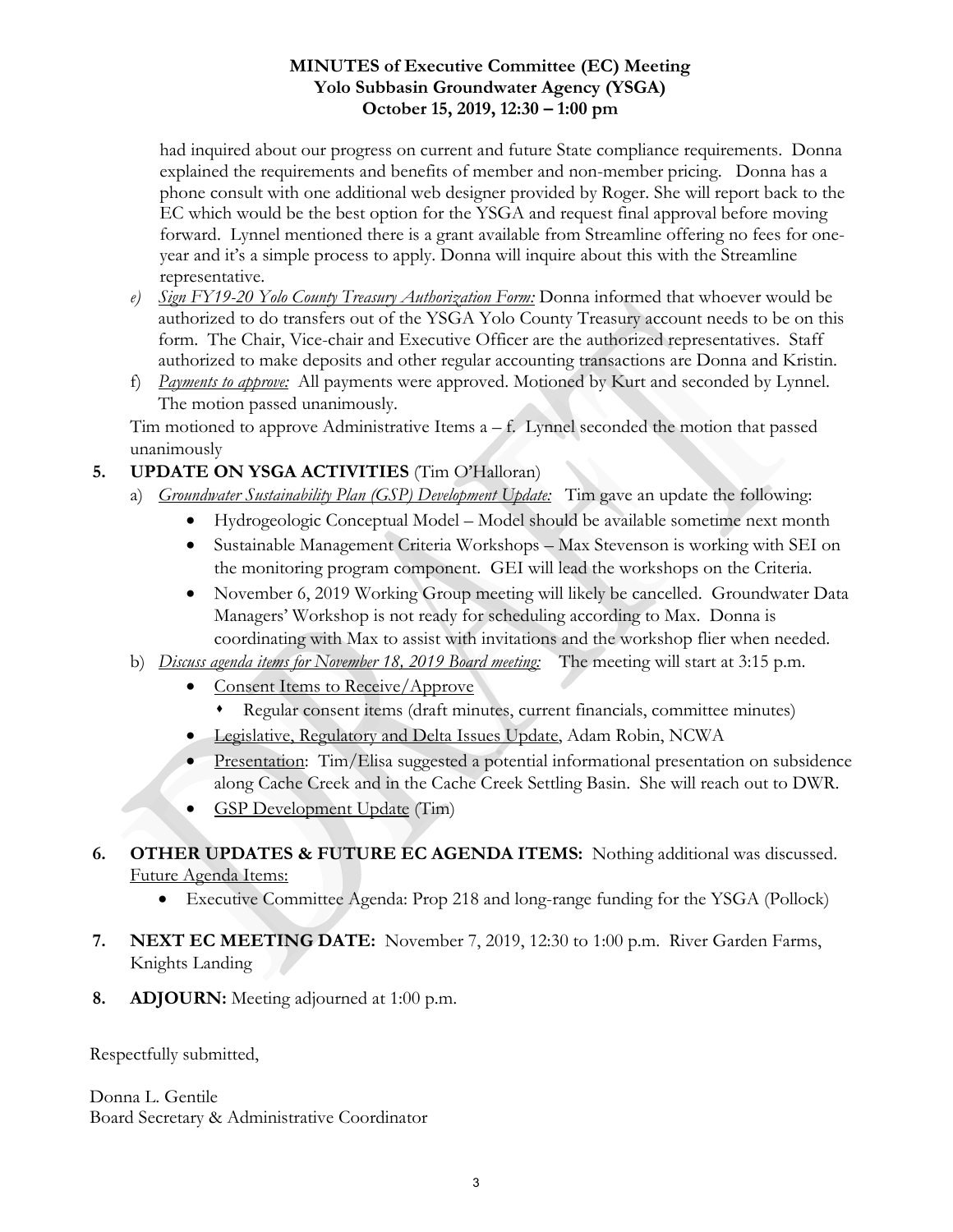# **Yolo Subbasin Groundwater Agency Balance Sheet**

 **As of October 31, 2019**

|                                        | Oct 31, 19   |
|----------------------------------------|--------------|
| <b>ASSETS</b>                          |              |
| <b>Current Assets</b>                  |              |
| <b>Checking/Savings</b>                |              |
| 1000 · 1st Northern-Checking           | 11,568.40    |
| 1010 1st Northern-Savings              | 45,536.71    |
| 1020 · Yolo County Treasury            | 730,574.34   |
| <b>Total Checking/Savings</b>          | 787,679.45   |
| <b>Accounts Receivable</b>             |              |
| 1100 Accounts Receivable               | 87,370.25    |
| <b>Total Accounts Receivable</b>       | 87,370.25    |
| <b>Other Current Assets</b>            |              |
| 1200 · Undeposited Funds               | 613.00       |
| <b>Total Other Current Assets</b>      | 613.00       |
| <b>Total Current Assets</b>            | 875,662.70   |
| <b>TOTAL ASSETS</b>                    | 875,662.70   |
| <b>LIABILITIES &amp; EQUITY</b>        |              |
| <b>Liabilities</b>                     |              |
| <b>Current Liabilities</b>             |              |
| <b>Accounts Payable</b>                |              |
| 2000 · Accounts Payable                | 684.00       |
| <b>Total Accounts Payable</b>          | 684.00       |
| <b>Other Current Liabilities</b>       |              |
| 2200 · Prepaid Insurance               | $-360.98$    |
| <b>Total Other Current Liabilities</b> | -360.98      |
| <b>Total Current Liabilities</b>       | 323.02       |
| <b>Total Liabilities</b>               | 323.02       |
| <b>Equity</b>                          |              |
| 3000 · Unassigned Fund Balance         | $-24,000.00$ |
| 3300 · Assigned Fund Balance           | 24,000.00    |
| 3200 Retained Earnings                 | 463,831.49   |
| <b>Net Income</b>                      | 411,508.19   |
| <b>Total Equity</b>                    | 875,339.68   |
| <b>TOTAL LIABILITIES &amp; EQUITY</b>  | 875,662.70   |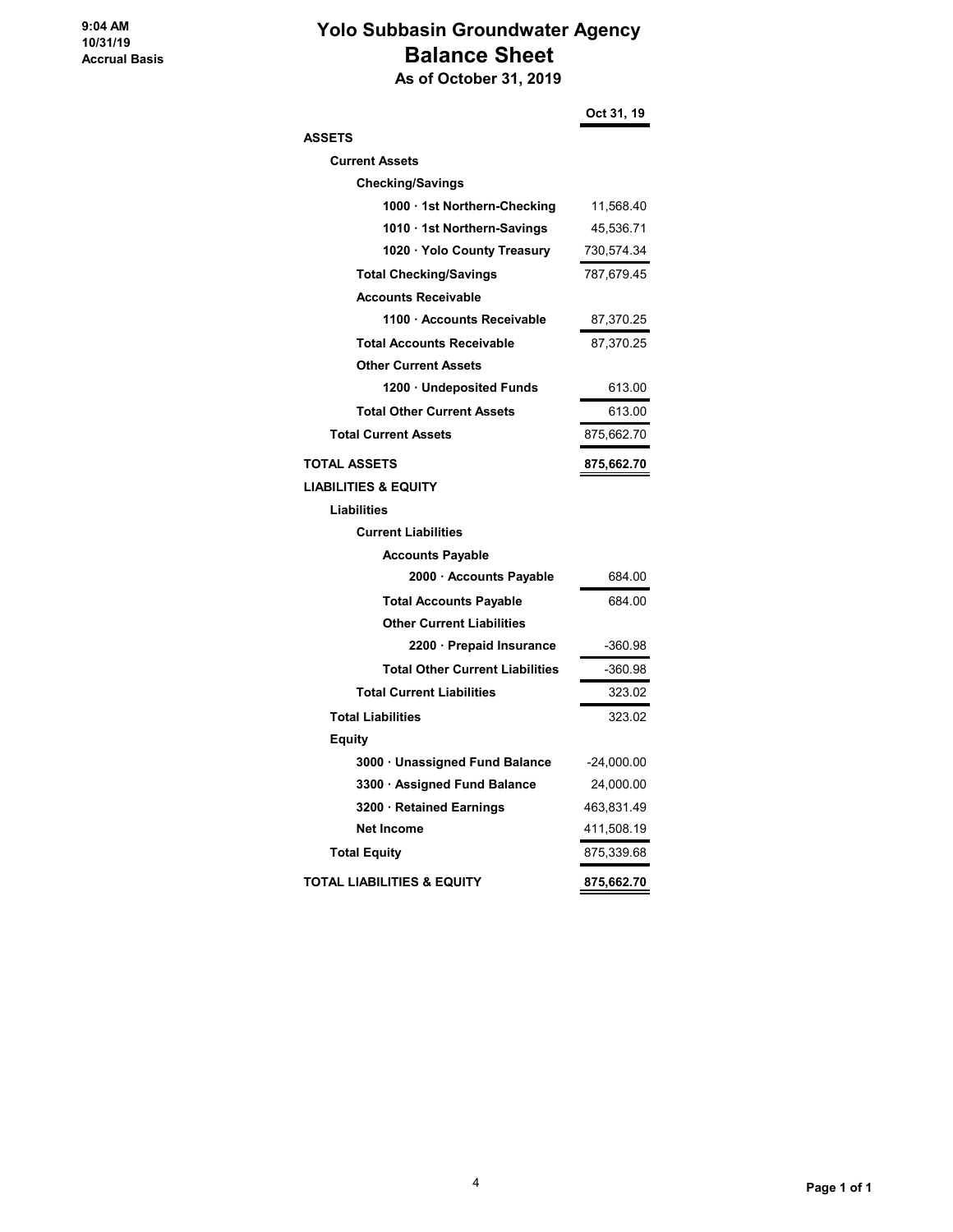### **9:02 AM 10/31/19 Accrual Basis**

# **Yolo Subbasin Groundwater Agency Budget vs Actual July through October 2019**

|                                               | <b>Jul - Oct 19</b> | <b>Budget</b> | % of Budget |
|-----------------------------------------------|---------------------|---------------|-------------|
| Income                                        |                     |               |             |
| 4000 · Member Contributions-Municipal         | 160.000.00          | 160,000.00    | 100.0%      |
| 4100 · Member Contributions-Rural             | 245,557.00          | 259,616.50    | 94.59%      |
| 4200 Member Contributions-Affiliates          | 65.000.00           | 65,000.00     | 100.0%      |
| 4300 Direct Contribution-White Areas          | 0.00                | 20,000.00     | 0.0%        |
| 4400 · Interest Income                        | 6.01                | 5,000.00      | 0.12%       |
| <b>Total Income</b>                           | 470,563.01          | 509,616.50    | 92.34%      |
| <b>Expense</b>                                |                     |               |             |
| 5100 · Bank & Other Fees                      | 0.00                | 500.00        | $0.0\%$     |
| 5300 · Insurance-General & Auto               | 1,574.95            | 2,000.00      | 78.75%      |
| 5500 · Membership Dues                        | 0.00                | 1,000.00      | $0.0\%$     |
| 7000 · Admin. Services/Expenses (WRA)         |                     |               |             |
| 7010 · Westside IRWMP Cost Share (WRA)        | 21,500.00           | 21,500.00     | 100.0%      |
| 7000 · Admin. Services/Expenses (WRA) - Other | 16,886.44           | 106,000.00    | 15.93%      |
| Total 7000 · Admin. Services/Expenses (WRA)   | 38,386.44           | 127,500.00    | 30.11%      |
| 7100 · Project Mgmt-SGMA Implementatio        | 11,509.43           | 110,000.00    | 10.46%      |
| 7200 Consultant Services                      | 0.00                | 20.000.00     | 0.0%        |
| 7300 · Legal Services                         | 684.00              | 20,000.00     | 3.42%       |
| 7350 · Audit Services - Financial             | 6,900.00            | 7,000.00      | 98.57%      |
| 7500 GW Monitoring-Real-time Sensors          | 0.00                | 80,000.00     | 0.0%        |
| 7600 · YC Groundwater Monitor Program         | 0.00                | 42,064.00     | $0.0\%$     |
| <b>Total Expense</b>                          | 59,054.82           | 410,064.00    | 14.4%       |
| <b>Net Income</b>                             | 411,508.19          | 99,552.50     |             |
|                                               |                     |               |             |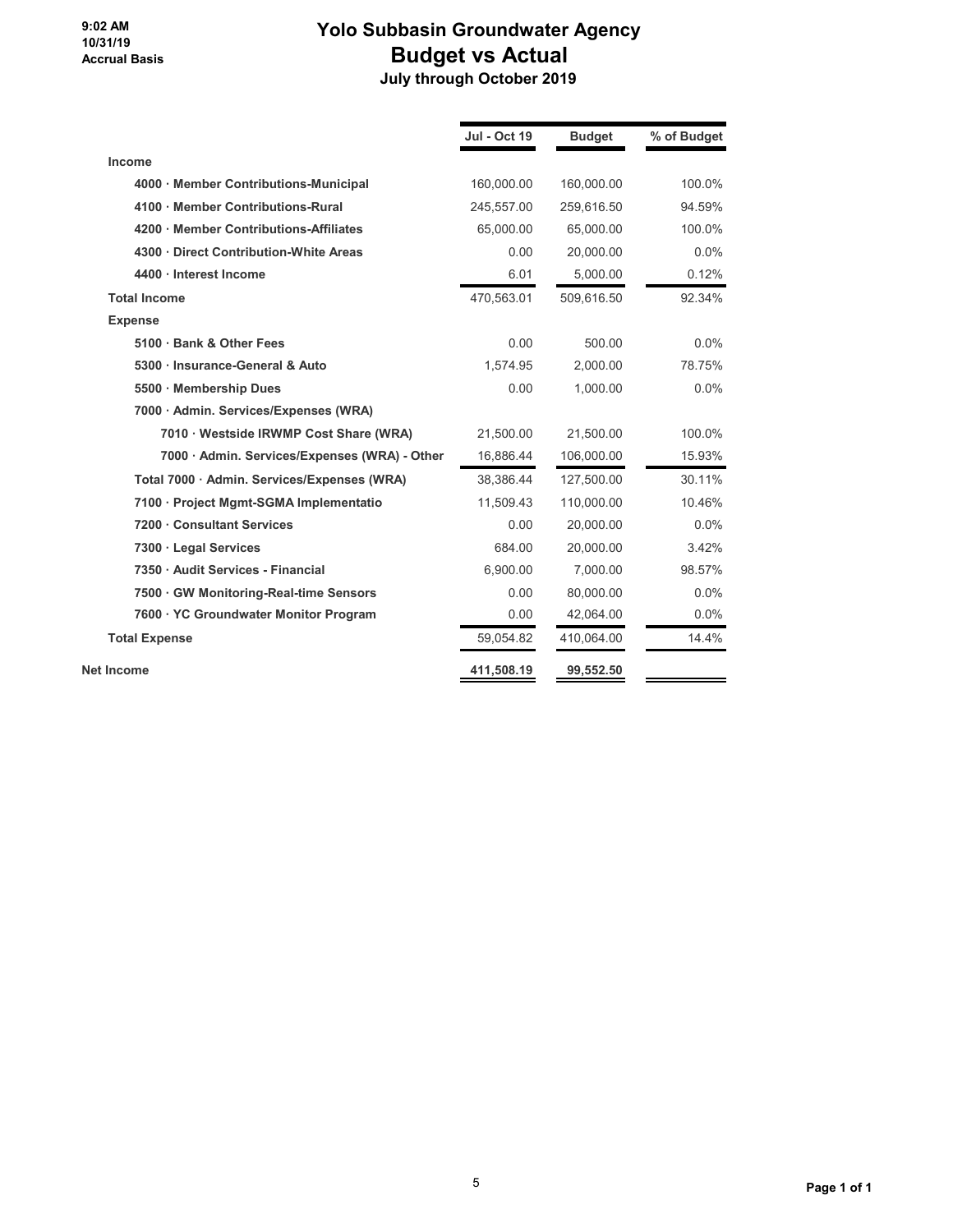#### **9:23 AM 10/31/19 Accrual Basis**

# **Yolo Subbasin Groundwater Agency Profit & Loss July through October 2019**

|                                               | <b>Jul 19</b> | Aug 19     | Sep 19       | <b>Oct 19</b> | <b>TOTAL</b> |
|-----------------------------------------------|---------------|------------|--------------|---------------|--------------|
| Income                                        |               |            |              |               |              |
| 4000 · Member Contributions-Municipal         | 0.00          | 160,000.00 | 0.00         | 0.00          | 160,000.00   |
| 4100 Member Contributions-Rural               | 5,941.00      | 239,616.00 | 0.00         | 0.00          | 245,557.00   |
| 4200 Member Contributions-Affiliates          | 0.00          | 65,000.00  | 0.00         | 0.00          | 65,000.00    |
| 4400 · Interest Income                        | 0.00          | 0.00       | 6.01         | 0.00          | 6.01         |
| <b>Total Income</b>                           | 5,941.00      | 464,616.00 | 6.01         | 0.00          | 470,563.01   |
| <b>Expense</b>                                |               |            |              |               |              |
| 5300 Insurance-General & Auto                 | 492.00        | 0.00       | 0.00         | 1,082.95      | 1,574.95     |
| 7000 Admin. Services/Expenses (WRA)           |               |            |              |               |              |
| 7010 · Westside IRWMP Cost Share (WRA)        | 0.00          | 0.00       | 0.00         | 21,500.00     | 21,500.00    |
| 7000 · Admin. Services/Expenses (WRA) - Other | 0.00          | 16,886.44  | 0.00         | 0.00          | 16,886.44    |
| Total 7000 · Admin. Services/Expenses (WRA)   | 0.00          | 16,886.44  | 0.00         | 21,500.00     | 38,386.44    |
| 7100 · Project Mgmt-SGMA Implementatio        | 0.00          | 0.00       | 11,509.43    | 0.00          | 11,509.43    |
| 7300 Legal Services                           | 0.00          | 0.00       | 0.00         | 684.00        | 684.00       |
| 7350 Audit Services - Financial               | 0.00          | 6,900.00   | 0.00         | 0.00          | 6,900.00     |
| <b>Total Expense</b>                          | 492.00        | 23,786.44  | 11,509.43    | 23,266.95     | 59,054.82    |
| Net Income                                    | 5,449.00      | 440,829.56 | $-11,503.42$ | $-23,266.95$  | 411,508.19   |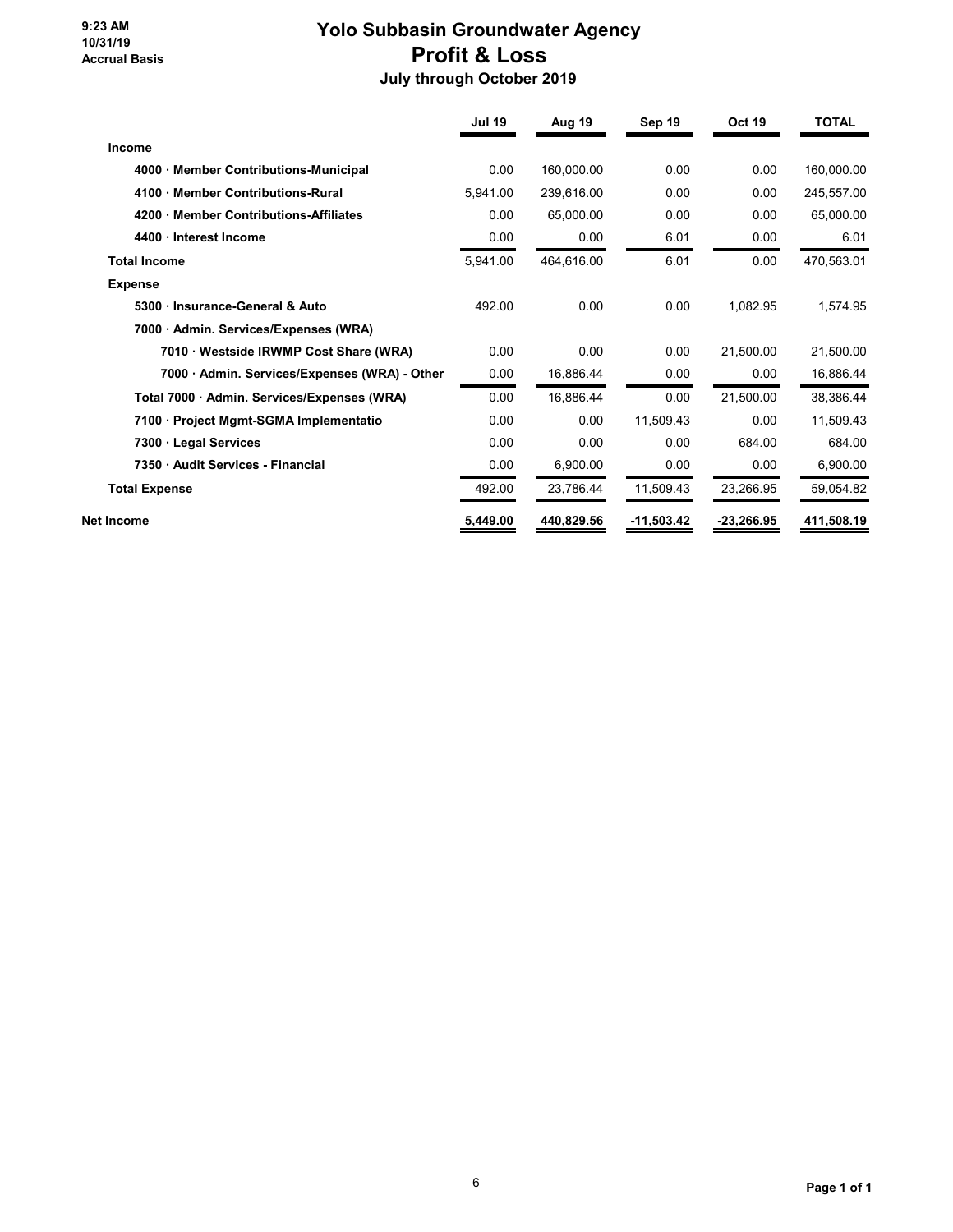#### **10/31/19 Yolo Subbasin Groundwater Agency Transaction List by Date July through October 2019**

| <b>Type</b>            | Date       | Num                | Name                                      | Memo                                            | Account                              | Cir        | Split                                  | Amount       |
|------------------------|------------|--------------------|-------------------------------------------|-------------------------------------------------|--------------------------------------|------------|----------------------------------------|--------------|
| General Journal        | 07/01/2019 | 5                  |                                           | Re-assign insurance paid in FY18-19 for FY19-20 | 2200 · Prepaid Insurance             |            | 5300 · Insurance-General & Auto        | $-492.00$    |
| Transfer               | 07/18/2019 |                    |                                           | <b>Funds Transfer</b>                           | 1010 · 1st Northern-Savings          | $\sqrt{ }$ | 1000 · 1st Northern-Checking           | $-15,000.00$ |
| <b>Bill Pmt -Check</b> | 07/22/2019 | 126                | Downey Brand                              |                                                 | 1000 · 1st Northern-Checking         | $\sqrt{ }$ | 2000 · Accounts Payable                | $-1,587.00$  |
| <b>Bill Pmt -Check</b> | 07/22/2019 | 127                | Yolo County Flood Control & WCD           |                                                 | 1000 · 1st Northern-Checking         | $\sqrt{ }$ | 2000 · Accounts Payable                | $-30,603.35$ |
| Invoice                | 07/25/2019 | 2019-1             | Reclamation District 307                  |                                                 | 1100 · Accounts Receivable           |            | -SPLIT-                                | 5.941.00     |
| Invoice                | 08/01/2019 | 2019-2             | <b>Reclamation District 307</b>           |                                                 | 1100 · Accounts Receivable           |            | -SPLIT-                                | 2,970.50     |
| Invoice                | 08/01/2019 | 2019-3             | YCFC&WCD                                  |                                                 | 1100 Accounts Receivable             |            | 4100 · Member Contributions-Rural      | 110,000.00   |
| Invoice                | 08/01/2019 | 2019-4             | County of Yolo                            |                                                 | 1100 · Accounts Receivable           |            | · Member Contributions-Rural<br>4100   | 40,000.00    |
| Invoice                | 08/01/2019 | 2019-5             | City of Davis                             |                                                 | 1100 · Accounts Receivable           |            | 4000 · Member Contributions-Municipal  | 40,000.00    |
| Invoice                | 08/01/2019 | 2019-6             | City of Woodland                          |                                                 | 1100 · Accounts Receivable           |            | 4000 · Member Contributions-Municipal  | 40,000.00    |
| Invoice                | 08/01/2019 | 2019-7             | City of Winters                           |                                                 | 1100 · Accounts Receivable           |            | 4000 · Member Contributions-Municipal  | 20,000.00    |
| Invoice                | 08/01/2019 | 2019-8             | Yocha Dehe Wintun Nation                  |                                                 | 1100 · Accounts Receivable           |            | 4000 · Member Contributions-Municipal  | 10,000.00    |
| Invoice                | 08/01/2019 | 2019-9             | <b>Esparto Community Service District</b> |                                                 | 1100 · Accounts Receivable           |            | 4000 · Member Contributions-Municipal  | 5,000.00     |
| Invoice                | 08/01/2019 | 2019-10            | Madison Community Service District        |                                                 | 1100 · Accounts Receivable           |            | 4000 · Member Contributions-Municipal  | 5,000.00     |
| Invoice                | 08/01/2019 | 2019-11            | Dunnigan Water District                   |                                                 | Accounts Receivable<br>$1100 -$      |            | · Member Contributions-Rural<br>4100   | 5,350.00     |
| Invoice                | 08/01/2019 | 2019-12            | Reclamation District 108                  |                                                 | 1100 · Accounts Receivable           |            | 4100 · Member Contributions-Rural      | 21,600.00    |
| Invoice                | 08/01/2019 | 2019-13            | Reclamation District 2035                 |                                                 | $1100 -$<br>Accounts Receivable      |            | · Member Contributions-Rural<br>4100   | 19,000.00    |
| Invoice                | 08/01/2019 | 2019-14            | University of California Davis            |                                                 | 1100 · Accounts Receivable           |            | 4200 · Member Contributions-Affiliates | 40,000.00    |
| Invoice                | 08/01/2019 | 2019-15            | Colusa Drain Mutual Water Comany          |                                                 | 1100 · Accounts Receivable           |            | 4200 · Member Contributions-Affiliates | 10,000.00    |
| Invoice                | 08/01/2019 | 2019-16            | California American Water Company         |                                                 | 1100 · Accounts Receivable           |            | 4200 · Member Contributions-Affiliates | 5,000.00     |
| Invoice                | 08/01/2019 | 2019-17            | Yolo County Farm Bureau                   |                                                 | 1100 · Accounts Receivable           |            | 4200 · Member Contributions-Affiliates | 10,000.00    |
| Invoice                | 08/01/2019 | 2019-18            | Reclamation District 537                  |                                                 | 1100 · Accounts Receivable           |            | 4100 · Member Contributions-Rural      | 2,600.00     |
| Invoice                | 08/01/2019 | 2019-19            | Reclamation District 730                  |                                                 | 1100 · Accounts Receivable           |            | 4100 · Member Contributions-Rural      | 2,249.00     |
| Invoice                | 08/01/2019 | 2019-20            | Reclamation District 765                  |                                                 | 1100 · Accounts Receivable           |            | Member Contributions-Rural<br>4100     | 700.00       |
| Invoice                | 08/01/2019 | 2019-21            | Reclamation District 785                  |                                                 | 1100 · Accounts Receivable           |            | 4100 · Member Contributions-Rural      | 1,600.00     |
| Invoice                | 08/01/2019 | 2019-22            | <b>Reclamation District 787</b>           |                                                 | 1100 · Accounts Receivable           |            | Member Contributions-Rural<br>4100     | 14,700.00    |
| Invoice                | 08/01/2019 | 2019-23            | <b>Reclamation District 827</b>           |                                                 | 1100 · Accounts Receivable           |            | · Member Contributions-Rural<br>4100   | 613.00       |
| Invoice                | 08/01/2019 | 2019-24            | Reclamation District 1600                 |                                                 | 1100 · Accounts Receivable           |            | · Member Contributions-Rural<br>4100   | 3,462.00     |
| Invoice                | 08/01/2019 | 2019-25            | City of West Sacramento                   |                                                 | 1100 · Accounts Receivable           |            | 4000 · Member Contributions-Municipal  | 40,000.00    |
| Invoice                | 08/01/2019 | 2019-26            | Reclamation District 150                  |                                                 | 1100 · Accounts Receivable           |            | 4100 · Member Contributions-Rural      | 2,146.50     |
| Invoice                | 08/01/2019 | 2019-27            | Reclamation District 999                  |                                                 | 1100 · Accounts Receivable           |            | 4100<br>· Member Contributions-Rural   | 12,625.00    |
| Payment                | 08/12/2019 | 17972              | <b>Esparto Community Service District</b> |                                                 | 1200 · Undeposited Funds             | $\sqrt{ }$ | 1100 · Accounts Receivable             | 5,000.00     |
| Payment                | 08/15/2019 | 3852               | Colusa Drain Mutual Water Comany          |                                                 | <b>Undeposited Funds</b><br>$1200 -$ | $\sqrt{ }$ | Accounts Receivable<br>1100            | 5,000.00     |
| Payment                | 08/15/2019 | 99103              | Dunnigan Water District                   |                                                 | 1200 · Undeposited Funds             | $\sqrt{ }$ | 1100 · Accounts Receivable             | 5,350.00     |
| Payment                | 08/16/2019 | 132214             | Yocha Dehe Wintun Nation                  |                                                 | 1200 · Undeposited Funds             | $\sqrt{ }$ | 1100 · Accounts Receivable             | 10,000.00    |
| Deposit                | 08/19/2019 |                    |                                           | Deposit                                         | 1020 · Yolo County Treasury          | $\sqrt{ }$ | -SPLIT-                                | 25,350.00    |
| Payment                | 08/19/2019 | 437804             | City of Davis                             |                                                 | 1200 · Undeposited Funds             | $\sqrt{ }$ | 1100 · Accounts Receivable             | 40,000.00    |
| Payment                | 08/19/2019 | 29318              | Reclamation District 108                  |                                                 | 1200 · Undeposited Funds             | $\sqrt{ }$ | 1100 · Accounts Receivable             | 21,600.00    |
| Payment                | 08/21/2019 | 47659              | California American Water Company         |                                                 | 1200 · Undeposited Funds             | $\sqrt{ }$ | 1100 · Accounts Receivable             | 5.000.00     |
| Transfer               | 08/22/2019 |                    |                                           | <b>Funds Transfer</b>                           | 1010 · 1st Northern-Savings          | $\sqrt{ }$ | 1000 · 1st Northern-Checking           | $-20,000.00$ |
| <b>Bill Pmt -Check</b> | 08/26/2019 | 128                | Water Resources Association of Yolo Cty   | VOID:                                           | 1000 · 1st Northern-Checking         | $\sqrt{ }$ | 2000 · Accounts Payable                | 0.00         |
| Payment                | 08/26/2019 | 57330              | YCFC&WCD                                  |                                                 | $1200 -$<br><b>Undeposited Funds</b> | $\sqrt{ }$ | 1100 · Accounts Receivable             | 110,000.00   |
| Payment                | 08/26/2019 | 47748              | <b>Reclamation District 787</b>           |                                                 | 1200 · Undeposited Funds             | $\sqrt{ }$ | 1100 · Accounts Receivable             | 14,700.00    |
| Payment                | 08/28/2019 | JE#332-Yolo County | <b>Reclamation District 307</b>           |                                                 | 1200 · Undeposited Funds             | $\sqrt{ }$ | 1100 · Accounts Receivable             | 5.941.00     |
| Payment                | 08/28/2019 | JE#335-Yolo County | Reclamation District 150                  |                                                 | 1200 · Undeposited Funds             |            | 1100 · Accounts Receivable             | 1,076.25     |
| Payment                | 08/28/2019 | JE#334-Yolo County | Reclamation District 730                  |                                                 | 1200 · Undeposited Funds             | $\sqrt{ }$ | 1100 · Accounts Receivable             | 2,249.00     |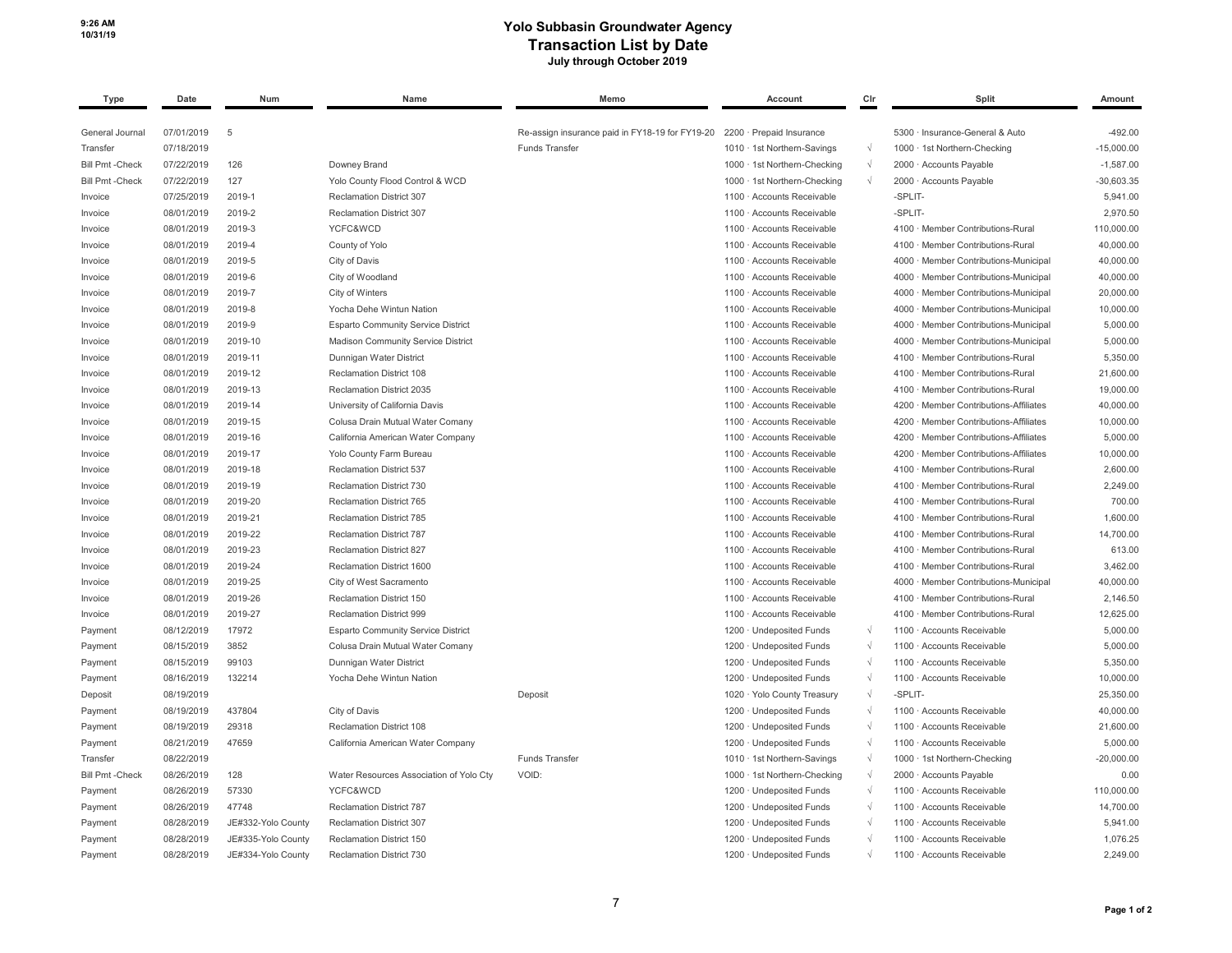### **10/31/19 Yolo Subbasin Groundwater Agency Transaction List by Date July through October 2019**

| Payment                | 08/28/2019 | JE#333-Yolo County | Reclamation District 1600               |          | 1200 · Undeposited Funds     |            | 1100 · Accounts Receivable             | 3,462.00     |
|------------------------|------------|--------------------|-----------------------------------------|----------|------------------------------|------------|----------------------------------------|--------------|
| Deposit                | 08/28/2019 |                    |                                         | Deposit  | 1020 · Yolo County Treasury  |            | 1200 · Undeposited Funds               | 5.941.00     |
| Deposit                | 08/28/2019 |                    |                                         | Deposit  | 1020 · Yolo County Treasury  | $\gamma$   | 1200 · Undeposited Funds               | 1.076.25     |
| Deposit                | 08/28/2019 |                    |                                         | Deposit  | 1020 · Yolo County Treasury  | $\gamma$   | 1200 · Undeposited Funds               | 2.249.00     |
| Deposit                | 08/28/2019 |                    |                                         | Deposit  | 1020 · Yolo County Treasury  |            | 1200 · Undeposited Funds               | 3,462.00     |
| Payment                | 08/29/2019 | ACH #4984          | Madison Community Service District      |          | 1200 · Undeposited Funds     | $\Delta$   | 1100 · Accounts Receivable             | 5.000.00     |
| Bill                   | 08/29/2019 | 2019-0829          | Richardson & Company LLP                |          | 2000 · Accounts Payable      |            | 7350 · Audit Services - Financial      | $-6,900.00$  |
| Bill                   | 08/30/2019 | 2019-7 revised     | Water Resources Association of Yolo Cty |          | 2000 · Accounts Payable      |            | 7000 · Admin. Services/Expenses (WRA)  | $-16,886.44$ |
| Payment                | 08/30/2019 | ACH #4984          | County of Yolo                          |          | 1200 · Undeposited Funds     | $\gamma$   | 1100 · Accounts Receivable             | 40,000.00    |
| Deposit                | 08/30/2019 |                    |                                         | Deposit  | 1000 · 1st Northern-Checking | $\Delta$   | -SPLIT-                                | 45,000.00    |
| Deposit                | 09/04/2019 |                    |                                         | Deposit  | 1020 · Yolo County Treasury  |            | -SPLIT-                                | 191,300.00   |
| <b>Bill Pmt -Check</b> | 09/04/2019 | 129                | Richardson & Company LLP                |          | 1000 · 1st Northern-Checking |            | 2000 · Accounts Payable                | $-6.900.00$  |
| <b>Bill Pmt-Check</b>  | 09/04/2019 | 130                | Water Resources Association of Yolo Cty |          | 1000 · 1st Northern-Checking |            | 2000 · Accounts Payable                | $-16,886.44$ |
| Payment                | 09/05/2019 | JE #56             | Reclamation District 537                |          | 1200 · Undeposited Funds     | $\gamma$   | 1100 · Accounts Receivable             | 2,600.00     |
| Deposit                | 09/05/2019 |                    |                                         | Deposit  | 1020 · Yolo County Treasury  |            | 1200 · Undeposited Funds               | 2.600.00     |
| Payment                | 09/09/2019 | 286361             | City of West Sacramento                 |          | 1200 · Undeposited Funds     |            | 1100 · Accounts Receivable             | 40,000.00    |
| Payment                | 09/16/2019 | 6887               | Yolo County Farm Bureau                 |          | 1200 · Undeposited Funds     | $\gamma$   | 1100 · Accounts Receivable             | 10,000.00    |
| Deposit                | 09/28/2019 |                    |                                         | Interest | 1010 · 1st Northern-Savings  | $\sqrt{ }$ | 4400 · Interest Income                 | 6.01         |
| Bill                   | 09/30/2019 | 2019-0930          | Yolo County Flood Control & WCD         |          | 2000 · Accounts Payable      |            | 7100 · Project Mgmt-SGMA Implementatio | $-11,509.43$ |
| Deposit                | 10/02/2019 |                    |                                         | Deposit  | 1020 · Yolo County Treasury  |            | -SPLIT-                                | 50,000.00    |
| Bill                   | 10/03/2019 | Policy FY19-20     | <b>ACWA/JPIA</b>                        |          | 2000 · Accounts Payable      |            | -SPLIT-                                | $-1,443.93$  |
| Payment                | 10/03/2019 | JE#313-Yolo County | Reclamation District 307                |          | 1200 · Undeposited Funds     |            | 1100 · Accounts Receivable             | 2,970.50     |
| Deposit                | 10/03/2019 |                    |                                         | Deposit  | 1020 · Yolo County Treasury  |            | 1200 · Undeposited Funds               | 2,970.50     |
| Bill                   | 10/14/2019 | 2019-14            | Water Resources Association of Yolo Cty |          | 2000 · Accounts Payable      |            | 7010 · Westside IRWMP Cost Share (WRA) | $-21,500.00$ |
| <b>Bill Pmt -Check</b> | 10/15/2019 | 131                | <b>ACWA/JPIA</b>                        |          | 1000 · 1st Northern-Checking |            | 2000 · Accounts Payable                | $-1,443.93$  |
| <b>Bill Pmt -Check</b> | 10/15/2019 | 132                | Water Resources Association of Yolo Cty |          | 1000 · 1st Northern-Checking |            | 2000 · Accounts Payable                | $-21,500.00$ |
| <b>Bill Pmt -Check</b> | 10/15/2019 | 133                | Yolo County Flood Control & WCD         |          | 1000 · 1st Northern-Checking |            | 2000 · Accounts Payable                | $-11,509.43$ |
| Payment                | 10/16/2019 | 18754              | <b>Reclamation District 999</b>         |          | 1200 · Undeposited Funds     | $\gamma$   | 1100 · Accounts Receivable             | 12.625.00    |
| Payment                | 10/17/2019 | 11141224           | University of California Davis          |          | 1200 · Undeposited Funds     | $\sim$     | 1100 · Accounts Receivable             | 40,000.00    |
| Bill                   | 10/18/2019 | 541619             | Downey Brand                            |          | 2000 · Accounts Payable      |            | 7300 · Legal Services                  | $-684.00$    |
| Deposit                | 10/23/2019 |                    |                                         | Deposit  | 1020 · Yolo County Treasury  |            | -SPLIT-                                | 52.625.00    |
| Payment                | 10/25/2019 | 2197               | <b>Reclamation District 827</b>         |          | 1200 · Undeposited Funds     |            | 1100 · Accounts Receivable             | 613.00       |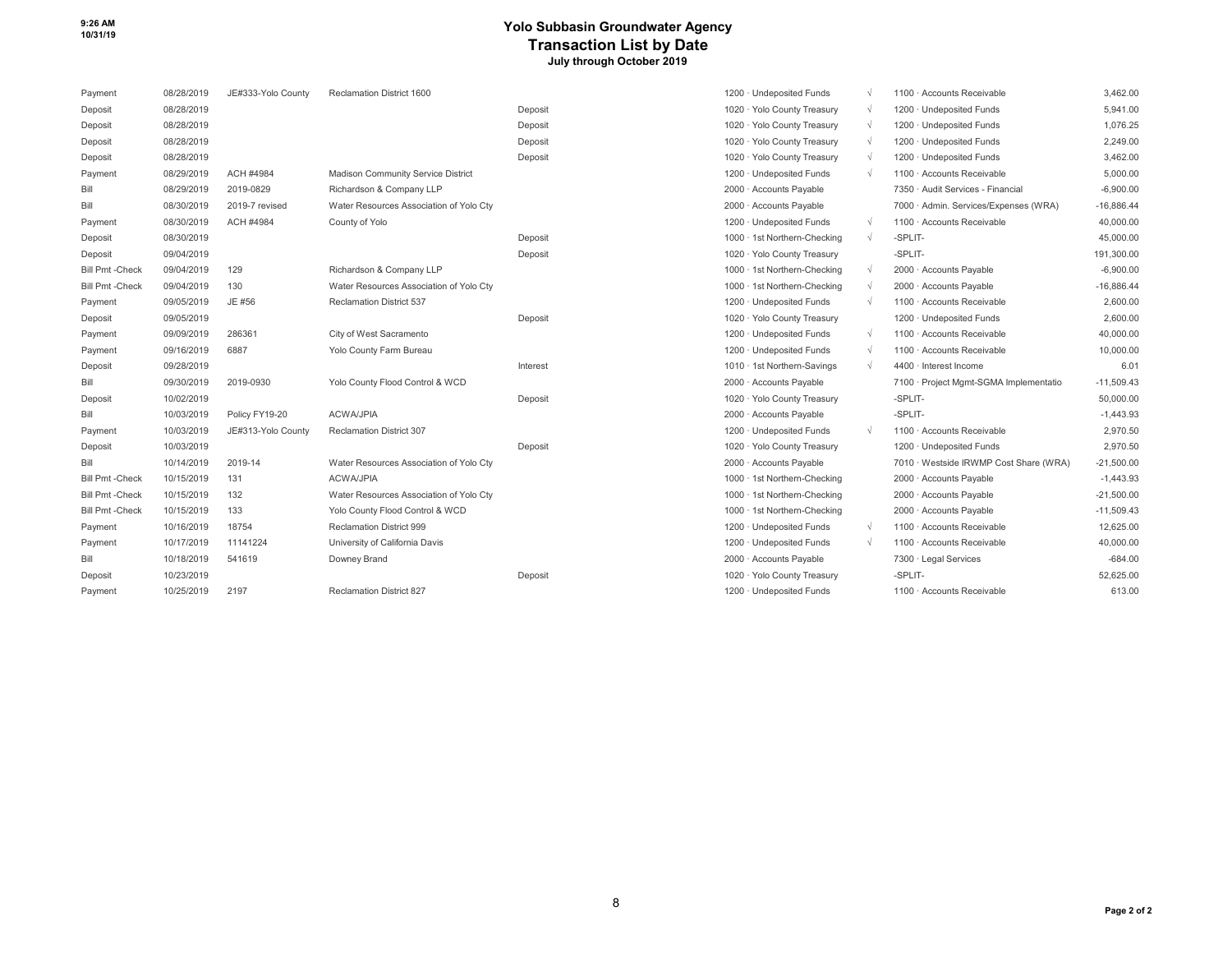# **July 1, 2019 to June 30, 2020 Yolo Subbasin Groundwater Agency**

# **Annual Fiscal Year Budget for next two years**

**Proposed Amendment #1 pending adoption on 11/18/19**

|                |                                                      | <b>Fiscal Year</b><br>2019-2020<br><b>Adopted</b><br>6/17/19 | <b>Fiscal Year</b><br>2019-2020<br>Amendment #1 |
|----------------|------------------------------------------------------|--------------------------------------------------------------|-------------------------------------------------|
| $\mathbf{1}$   | <b>Revenue</b>                                       | FY2019-20                                                    | FY2019-20                                       |
| $\overline{2}$ | City of Davis                                        | 40,000                                                       | 40.000                                          |
| 3              | City of West Sacramento                              | 40,000                                                       | 40,000                                          |
| $\overline{4}$ | City of Woodland                                     | 40,000                                                       | 40,000                                          |
| 5              | City of Winters                                      | 20,000                                                       | 20,000                                          |
| 6              | Yocha Dehe Wintun Nation                             | 10,000                                                       | 10,000                                          |
| $\overline{7}$ | <b>Esparto Community Services District</b>           | 5,000                                                        | 5,000                                           |
| 8              | <b>Madison Community Services District</b>           | 5,000                                                        | 5,000                                           |
| 9              | <b>Subtotal Muncipal Agencies Revenue</b>            | \$160,000                                                    | \$160,000                                       |
| 10             | Yolo County Flood Control & WCD (200,000 acres)      | 100,000                                                      | 100,000                                         |
| 11             | Yolo County (White Areas) (160,000 acres)            | 40,000                                                       | 40,000                                          |
| 12             | Direct Contributions (White Areas) (40,000 acres)    | 20,000                                                       | 20,000                                          |
| 13             | Other Contributions from Rural Agencies <sup>1</sup> | 40,000                                                       | 40,000                                          |
| 14             | Dunnigan Water District (10,700 acres)               | 5,350                                                        | 5,350                                           |
| 15             | Reclamation District 108 (23,200 acres)              | 11,600                                                       | 11,600                                          |
| 16             | Reclamation District 150 (4,293 acres)               | 2,147                                                        | 2,147                                           |
| 17             | Reclamation District 307 (5,941 acres)               | 2,971                                                        | 2,971                                           |
| 18             | Reclamation District 537 (5,200 acres)               | 2,600                                                        | 2,600                                           |
| 19             | Reclamation District 730 (4,498 acres)               | 2,249                                                        | 2,249                                           |
| 20             | Reclamation District 765 (1,400 acres)               | 700                                                          | 700                                             |
| 21             | Reclamation District 785 (3,200 acres)               | 1,600                                                        | 1,600                                           |
| 22             | Reclamation District 787 (9,400 acres)               | 4,700                                                        | 4,700                                           |
| 23             | Reclamation District 827 (1,225 acres)               | 613                                                          | 613                                             |
| 24             | Reclamation District 999 (25,250 acres)              | 12,625                                                       | 12,625                                          |
| 25             | Reclamation District 1600 (6,924 acres)              | 3,462                                                        | 3,462                                           |
| 26             | Reclamation District 2035 (18,000 acres)             | 9,000                                                        | 9,000                                           |
| 27             | <b>Subtotal Rural Agencies Revenue</b>               | \$259,617                                                    | \$259,617                                       |
| 28             | University of California Davis                       | 40,000                                                       | 40,000                                          |
| 29             | Colusa Drain Mutual Water Company                    | 10,000                                                       | 10,000                                          |
| 30             | California American Water Company - Dunnigan         | 5,000                                                        | 5,000                                           |
| 31             | Yolo County Farm Bureau (private pumpers)            | 10,000                                                       | 10,000                                          |
| 32             | Environmental Party Representative (Ann Brice)       | 0                                                            |                                                 |
| 33             | <b>Subtotal Affiliated Parties Revenue</b>           | \$65,000                                                     | \$65,000                                        |
| 34             | Interest Income                                      | 5,000                                                        | 5,000                                           |
| 35             | <b>Subtotal Other Revenue</b>                        | \$5,000                                                      | \$5,000                                         |
| 36             | <b>TOTAL REVENUE</b>                                 | \$489,617                                                    | \$489,617                                       |